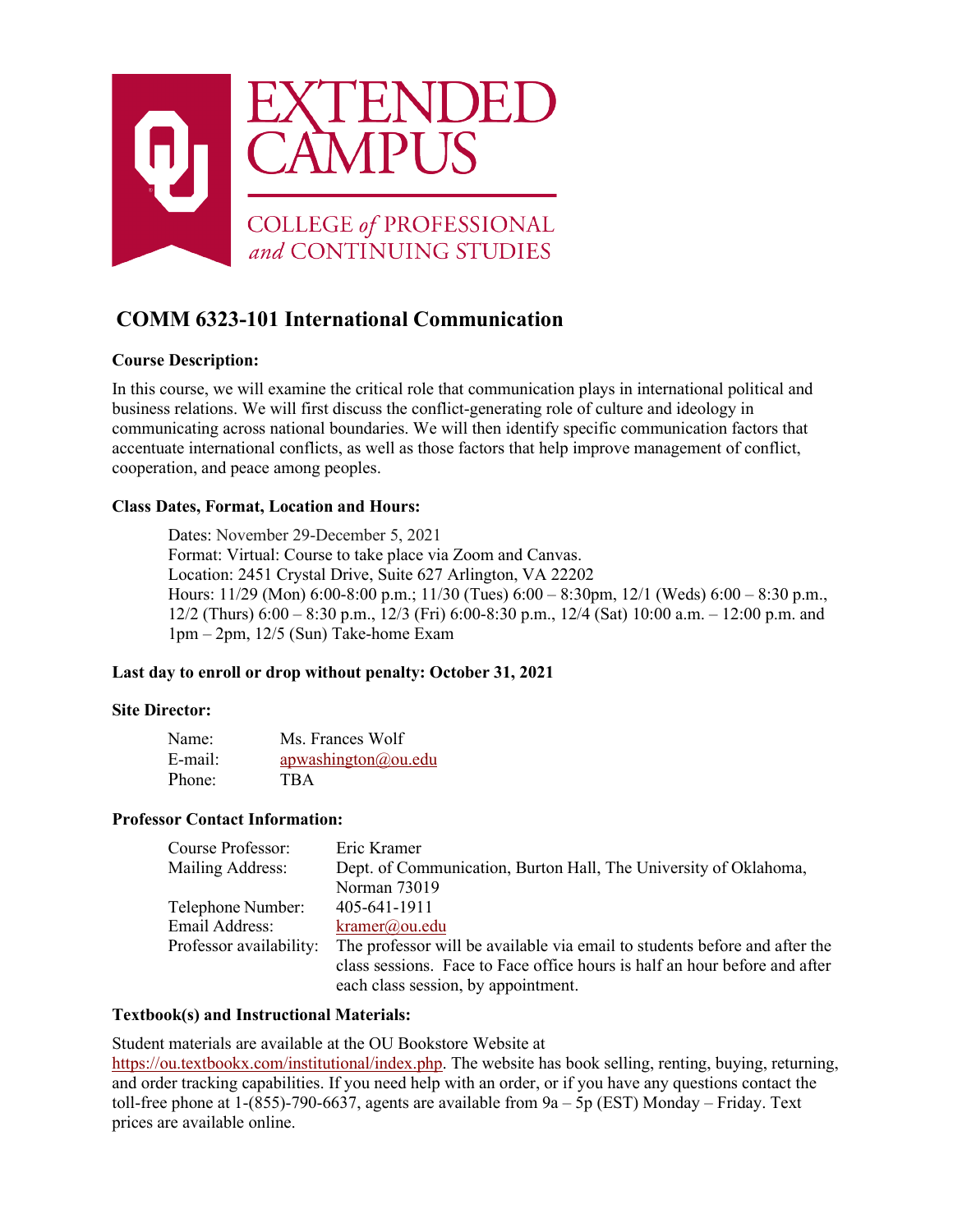- 1. The Great Powers and the International System: Systemic Theory in Empirical Perspective (Cambridge Studies in International Relations Book 123) by Bear F. Braumoeller, Cambridge UP (2013) ASIN : B009ZRNRRW
- 2. Global Communication by Cees J. Hamelink, Sage Publishing, ISBN 978-1-84920-423-1, ISBN 978-1-84920-424-8 (pbk)

#### **Course Objectives:**

The objective of this class is to introduce the students to literature pertaining to international communication. This involves learning about global telematics, diplomatic issues, information processing and dissemination, international negotiations, and war as a tool of diplomacy, including financial conflict. We will investigate the economic issues around post-industrialism, the cultural issues around postmodernism, and the geopolitical issues around post-colonialism as they impact on international information flows. We will discuss basic software and hardware technologies that form international messages and channels. We will also discuss institutional and organizational entities that enable and require international communication. We will explore different notions of nation and state and the specific properties of communication problems pertaining to these entities, including power differentials, motives, intents, and miscalculations. Finally, issues of national sovereignty in a global information environment will be covered, including an eye to the problematics of international information law and regulation.

#### **Assignments, Grading and Due Dates:**

25 % of your grade will be based on the presentation of your paper in class. Depending on the size of the class, you will have about 20 minutes to present your work, more if we have fewer students. The paper will be 75 % of the final grade. It will be due one week after class is finished, **December 12, 2021**. You may present ideas from the draft if you are not done. The paper will be no less than 12 pages, 12-point font, 1-inch margins all around, APA format. The title page and bibliography will not count as part of the 12 pages. Illustrations, maps, pictures, graphs will not count as part of the 12 pages. The topic will be approved by me. It will be based on the readings, lectures, and your interest. It must deal with some aspect of international communication.

#### **Grading:**

This is a letter-graded course: A, B, C, D, or F.

**Notice:** Failure to meet assignment due dates could result in a grade of I (Incomplete) and may adversely impact Tuition Assistance and/or Financial Aid.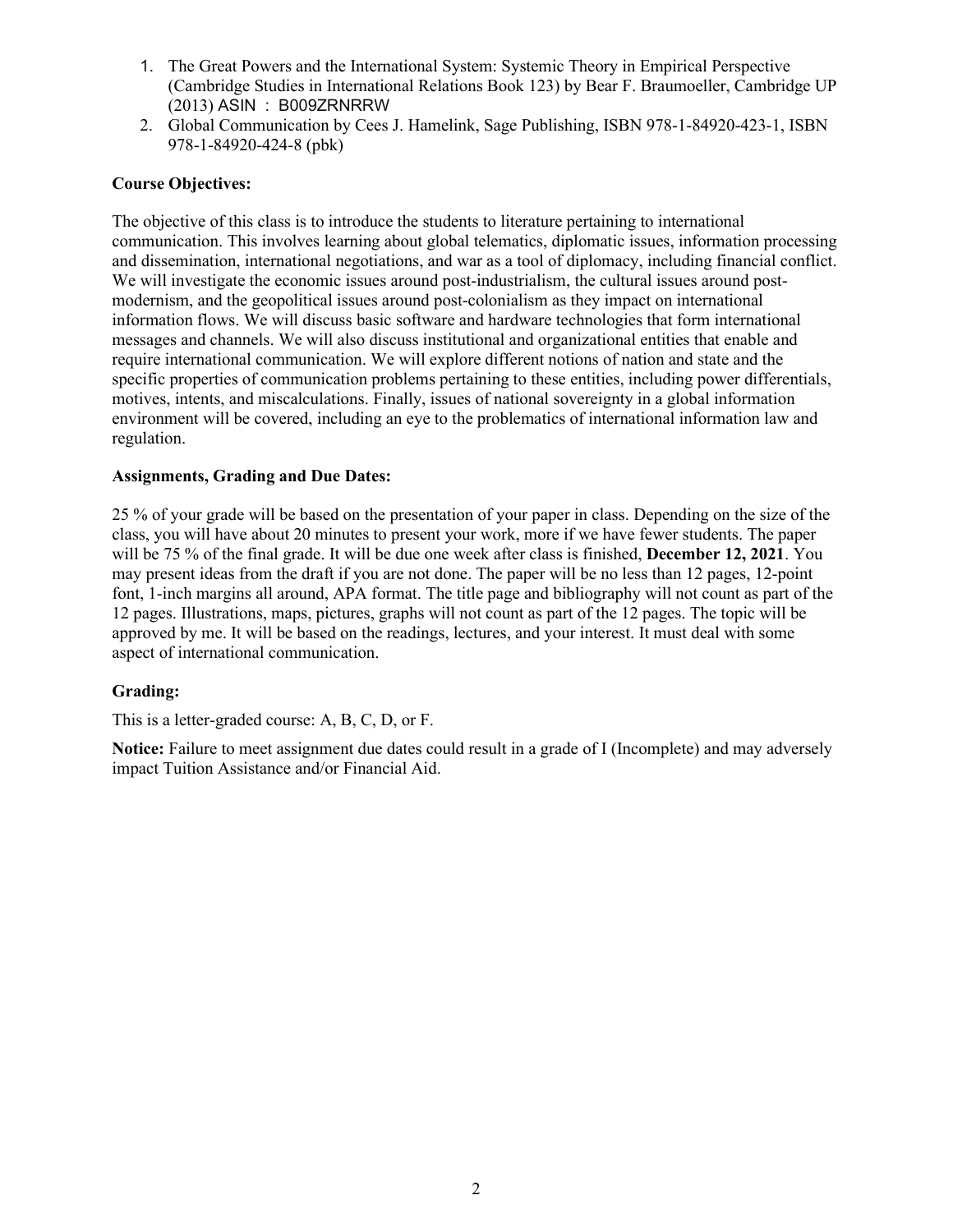## **POLICIES AND NOTICES**

#### **Attendance/Grade Policy**

Attendance and participation in interaction, individual assignments, group exercises, simulations, role playing, etc. are valuable aspects of any course because much of the learning comes from discussions in class with other students. It is expected that you attend all classes and be on time except for excused emergencies.

Excused absences are given for professor mandated activities or legally required activities such as emergencies or military assignments. It is the policy of the University to excuse absences of students that result from religious observances and to provide without penalty for the rescheduling of examinations and additional required class work that may fall on religious holidays. Unavoidable personal emergencies, including (but not limited to) serious illness; delays in getting to class because of accidents, etc.; deaths and funerals, and hazardous road conditions will be excused.

If you are obtaining financial assistance (TA, STAP, FA, VA, Scholarship, etc.) to pay all or part of your tuition cost, you must follow your funding agency/institution's policy regarding "I" (Incomplete) grades unless the timeline is longer than what the University policy allows then you must adhere to the University policy. Students who receive Financial Aid must resolve/complete any "I" (Incomplete) grades by the end of the term or he/she may be placed on "financial aid probation." If the "I" grade is not resolved/completed by the end of the following term, the student's Financial Aid may be suspended make the student ineligible for further Financial Aid.

Students are responsible for meeting the guidelines of Tuition Assistance and Veterans Assistance. See the education counselor at your local education center for a complete description of your TA or VA requirements.

OU faculty will submit grades online through ONE not later than 30 days after the course end date. Course end dates are approximately one calendar month after the final seminar date on this syllabus and are provided on the official scheduling website for reference.

#### **Academic Integrity and Student Conduct**

Academic integrity means honesty and responsibility in scholarship. Academic assignments exist to help students learn; grades exist to show how fully this goal is attained. Therefore, all work and all grades should result from the student's own understanding and effort.

Academic misconduct is any act which improperly affects the evaluation of a student's academic performance or achievement. Misconduct occurs when the student either knows or reasonably should know that the act constitutes misconduct. Academic misconduct includes: cheating and using unauthorized materials on examinations and other assignments; improper collaboration, submitting the same assignment for different classes (self-plagiarism); fabrication, forgery, alteration of documents, lying, etc.…in order to obtain an academic advantage; assisting others in academic misconduct; attempting to commit academic misconduct; destruction of property, hacking, etc.…; intimidation and interference with integrity process; and plagiarism. All students should review the Student's Guide to Academic Integrity at [http://integrity.ou.edu/students\\_guide.html](http://integrity.ou.edu/students_guide.html)

Students and faculty each have responsibility for maintaining an appropriate learning environment. All students should review policies regarding student conduct at<http://studentconduct.ou.edu/>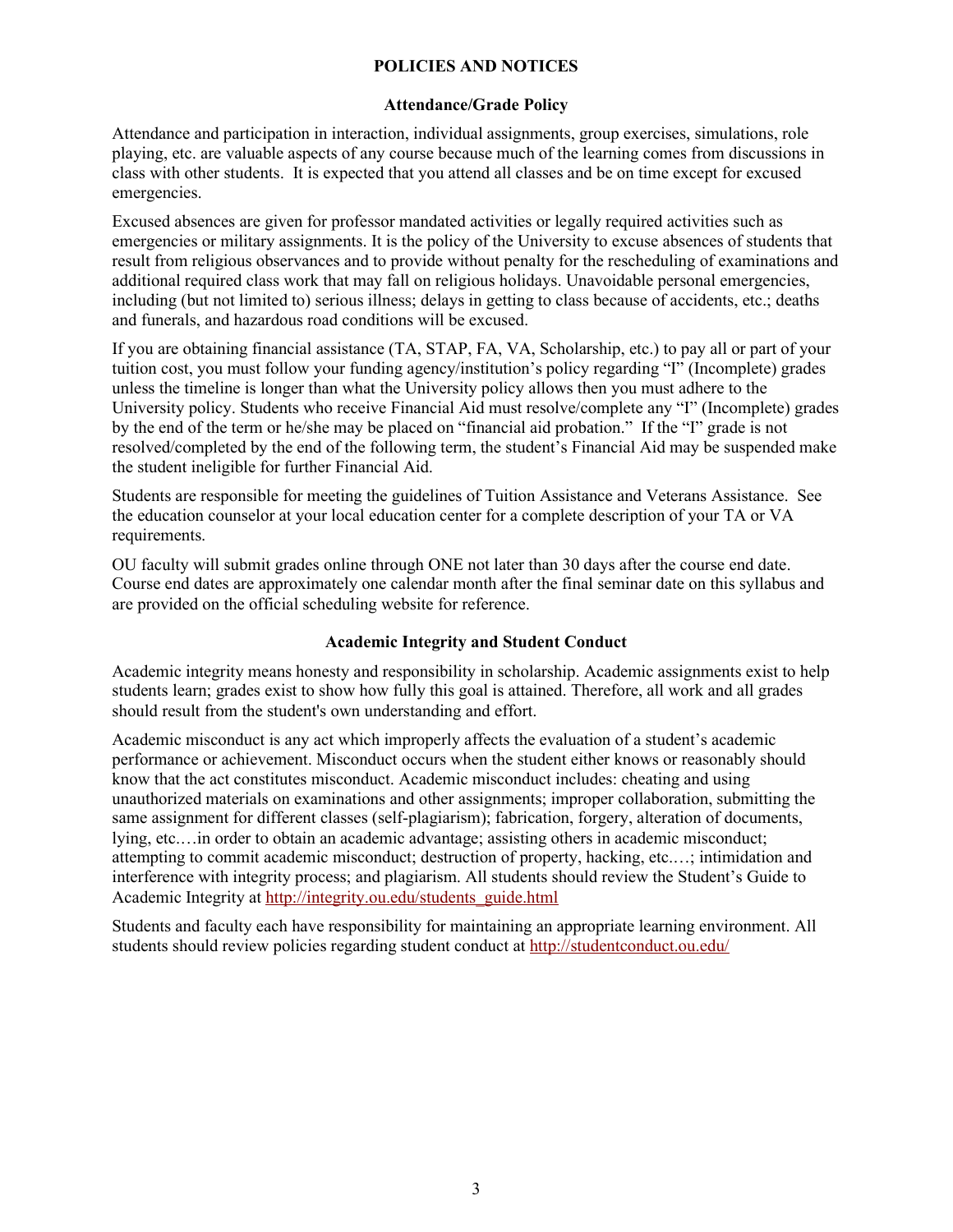#### **Accommodation Statement**

The University of Oklahoma is committed to making its activities as accessible as possible. For accommodations on the basis of disability, please contact your local OU Site Director.

#### **Adjustment for Pregnancy/Childbirth-Related Issues**

Should you need modifications or adjustments to your course requirements because of documented pregnancy-related or childbirth-related issues, please contact the professor as soon as possible to discuss. Generally, modifications will be made where medically necessary and similar in scope to accommodations based on temporary disability. Please see [http://www.ou.edu/content/eoo/faqs/pregnancy-faqs.html.](http://www.ou.edu/content/eoo/faqs/pregnancy-faqs.html)

#### **Title IX Resources**

For any concerns regarding gender-based discrimination, sexual harassment, sexual misconduct, stalking, or intimate partner violence, the University offers a variety of resources, including advocates on-call 24/7, counseling services, mutual no-contact orders, scheduling adjustments, and disciplinary sanctions against the perpetrator. Please contact the Sexual Misconduct Office at [smo@ou.edu](mailto:smo@ou.edu) or (405) 325-2215 (8-5), or the Sexual Assault Response Team at (405) 615 -0013 (24/7) to report an incident. To learn more about Title IX, please visit the Institutional Equity Office's website at<http://www.ou.edu/content/eoo.html>

#### **Course Policies**

Extended Campus (also and formerly known as Advanced Programs) policy is to order books in paperback if available. Courses, dates, and professors are subject to change. Please check with your OU Site Director. Students should retain a copy of any assignments that are e/mailed to the professor for the course. Neither duplicating services nor office supplies are provided.

Any and all course materials, syllabus, lessons, lectures, etc. are the property of professor teaching the course and the Board of Regents of the University of Oklahoma and are protected under applicable copyright.

For more information about OU Extended Campus, visit our website at:<http://www.goou.ou.edu/>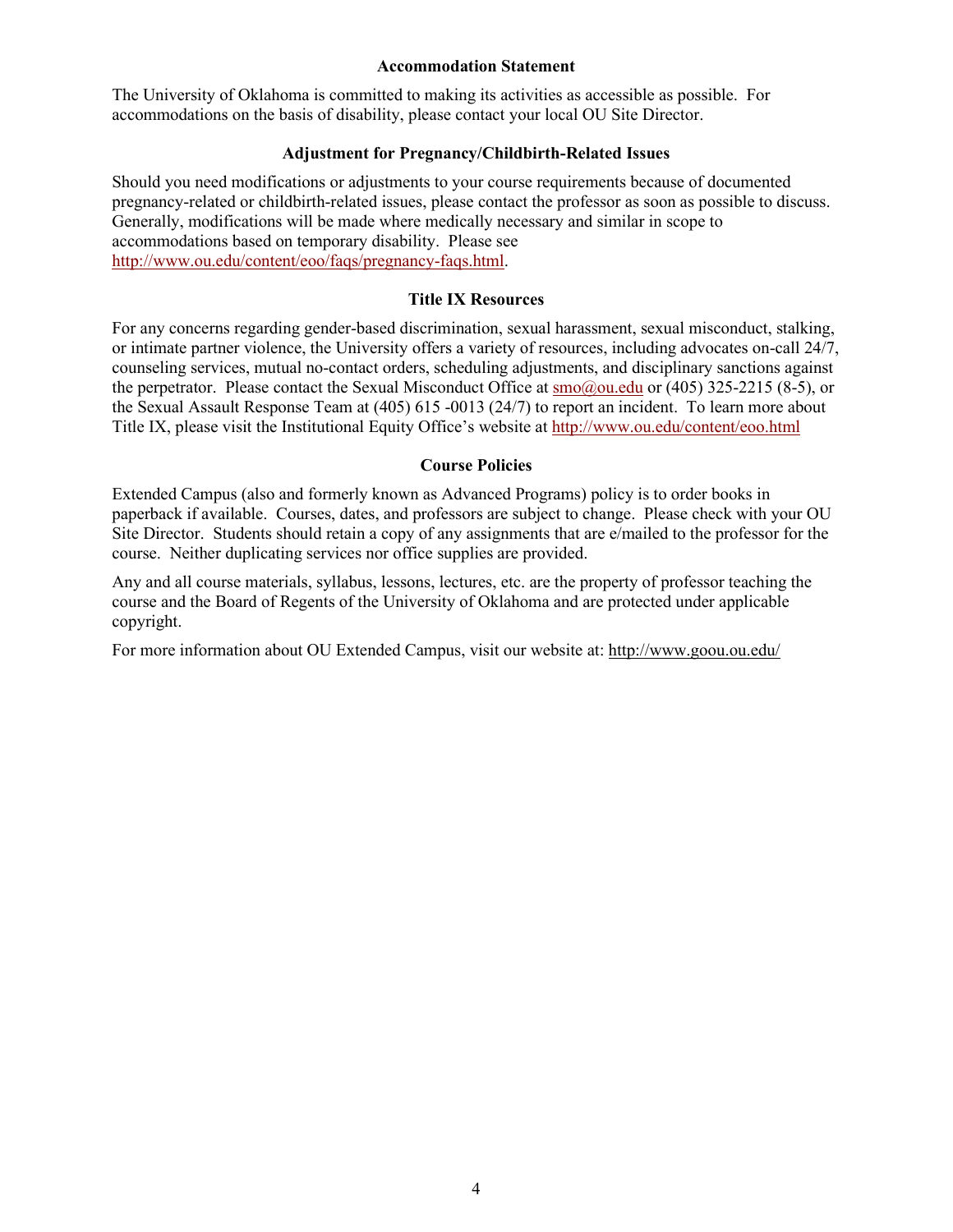## **INSTRUCTOR VITA**

## **Eric Kramer, Ph.D.**

## **Education**

1988 Ph.D. in Telecommunications, Ohio University

## **Current Positions**

- Advanced Programs Professor since 1990
- Associate Professor, Department of Communication, University of Oklahoma
- Full Presidential Professor, Department of Communication
- Senior Editor, Oxford University Research Encyclopedia

## **Frequently Taught Advanced Programs Courses**

- COMM 5223 Historical Development of Communication Theory
- COMM 5013 Introduction to Graduate Study
- COMM 6323 International Communication
- COMM 5970 Seminar in Mass Media Ethics

## **Major Areas of Teaching and Research Interest**

- International Communication
- Intercultural Communication
- Cross-Cultural Communications
- Human/Technology Interface
- Technological Convergence
- Mass Communications Monopoly

#### **Representative Publications and Presentations**

- Hsieh, E., & Kramer, E. M. (2021). *Rethinking culture in health communication: Social interactions as intercultural encounters.* Wiley.
- 艾瑞克•克來默 (Eric Kramer), 劉楊. (2015). 全球化語境下的跨文化傳播 [Cross-cultural Communication in the Contexts of Globalization]. 北京:清華大學. (Beijing, China: Tsinghua University Press).
- Kramer, E. M., Adkins, G. L., Kim, S. H. & Miller, G. (2014). *Environmental communication and the extinction vortex: Technology as denial of death.* Hampton Press.
- Kramer, E. M., Callahan, L. C., & Zuckerman, S. D. (2012). *Intercultural communication & global integration.* Kendall Hunt.
- Dalton, P., & Kramer, E. M. (2012). *Coarseness in U.S. public communication.* Fairleigh Dickinson University Press.
- Modern/Postmodern: Off the Beaten Path of Antimodernism, Postmodernism and Race, 1997
- The Search for Ground: Critical Knowledge and Relativism
- Media Images and Phenomenology: Gibser's Hermeneutic for Modern Myth
- Dr. Kramer has written many articles and book chapters.

## **Representative Honors and Awards Received**

- First exchange student between Ohio University and Feng Chia University, Republic of China, 1983
- Invited by, and given financial support from, The Institute for Advanced Phenomenological Research, for Collegium Phaenomenologicum, Perugia, Italy
- Fulbright Scholar, 1992-93